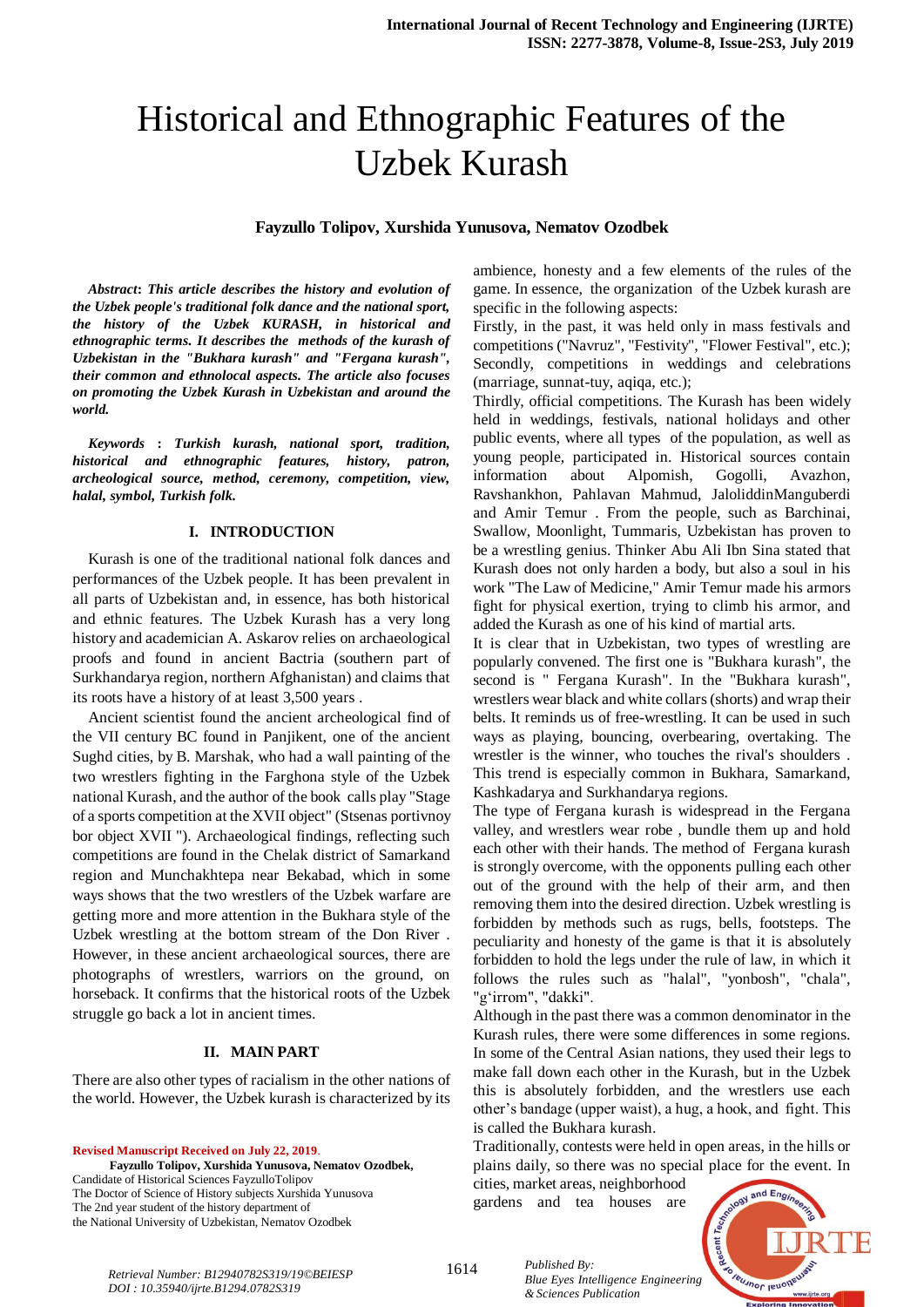considered to be the most suitable places. In order to ensure that it is interesting and attractive, it is often customary for competitors to compete for a special prize, awards for the prize.

In the evening the competition was held in an open place near the fire. Such fights are even more interesting, and the fire gives a special celebration of the event, but this proves that the Zoroastrianists were formed in connection with the ancient "fire rituals". Fighting around the fire is particularly popular in the mountainous areas of Samarkand, Surkhandarya, Kashkadarya, Ferghana, Namangan, Navoi, Jizzakh and Tashkent regions in such mountainous areas as Bulungur, Urgut, Nurota, Baysun, Bostanlik, Parkent, Forish, Chartak, Vodil, Kosonsay, Chirakchi and Shakhrisabz . Organization of various games and individual competitions involving children and adults around the fire is widespread in other Central Asian nations . The military-physical and collective character of the people's games and performances are described by N.G. Gogoberidze in the example of the peoples of the Caucasus, including the Georgian villages. According to him, the fire is not only an attractive source, but also magical character, which is a symbol of fire, endless life, victories and honesty .

As mentioned above, ceremonies at the atonement ceremonies at wedding ceremonies remind of the "fire houses", "fire rituals" in the faith of Zoroastrianism before Islam. It is a logical continuation of the various wrestling competitions held at wedding parties by singing, dancing, and festering at night in ceremonial events. S.P. Tolstov calls "fireplaces" as"men's houses" . He writes that the supporters of fire conviction gathered in the room, drank sacred grapes, performed rituals, worshiped fire by community elders, and organized the games and shows associated with Avesto, the holy book of Zoroastrianism . Uzbek ethnologist K.Sh. Shoniyazov notes that the game around the fire was not only among the elderly, but also medieval and later half nomadic cattle herds of Tashkent oasis. The game was dedicated not only to the circumcision feast, but also to the young shepherds, who had been trained for two or three years by experienced shepherds at their wedding. In addition to the shepherd 's relatives, the shepherds of desert were also invited , burned great fire and played and danced around the fire .

### **III. ANALYSES**

In general, the popularity of the Uzbek kurash is that, in spite of the conditions under which it is held, the wrestlers from neighboring district, region, or even the khanate particpants came as soon as the have heard about the competition. The specific ethnicity of the fight is that it does not require a special invitation or call for the wrestlers' visit to the fight. Wrestlers who heard the news came from long distances and took part in the fight.

The race for the competition was made on the bed, straw, sand or sod, surrounded by circular viewers. According to the rules of the game, after refereeannounced the start time young children, then teenagers, and, in some cases, older wrestlers opened the cermony. Only then were the real wrestlers going to the stage. It was primarily educational, as well as raising the spectators and participants' moods, raising the sporty joy and excitement of the game, pointing to the fact that younger children would become famous in the future, and the elderly wrestlers shared their skills and experiences. In the past, modern Kurash wrestlers also had special uniforms, which included a jacket, a beltball, and a white, red, yellow, blue band (belt, bundle) on their heads. In some cases, though, the contestants did not have a special color, but had a special sign that separated each soldier according to special rules of Kurash. Wrestlers were distinguished according to the color stripe attached to the wings white slip or a slippery sponge . The belt made it easier for the other, the color of the rainbow meant that the wrestlers belonged to a particular tribal or ethnic group.

Most of the uniform were white, blue, and yellow in color, and colors were selected in ancient times according to the concept of "world" and "the religion", and the white and blue pants of the wrestlers were the symbols of purity, and courage. In the past, some ethnic groups within the Uzbek nation also had distinctive marks. In particular, the Uzbek people were considered as symbols of "greatness", which is a black symbol of the "qoramang'it", "qora kuyunli", "qoraturkmen", "kraabdal" "Qorabo'ri" and "qorato'nli". In white seeds such as "oqquyunli", "oqsaroy", "oqaat", "oqilon" considered the white color as a mythological symbol, whereas, "kuksaroy" and ''Kuktunli" seeds considered the blue color as a mythological beliefs. The sacred color of the Qangli family was yellow, and they were calledas yellow Qanglis . Historical evidence suggests that the tribe of Yellow qangli wear yellow jackpots on the battlefield and carry yellow flag on the battlefield . Results

According to the sources, the fighters were not given special clothing. Special clothes were introduced, as fighting without clothes caused a great deal of discomfort to the wrestlers and injured wounds. Until the period of Islamic era The wrestlers who went to Central Asia to fight on the battlefield had a tattoo (saliennial sign or scrapbook) on their wrist to distinguish themselves from each other. Tattoo boys - girls were considered to be the best of wrestlers in the Turkic nations and amongst famous fighters. If a fighter is a woman, that tattoo was on her neck . The tattoos in everyday life were under the clothes, and nobody looked at it, and when he or she went to the battlefield, the opponent was overcome by the tattoos of the wrestlers. The applause of the audience was more focused on them . The tattoos were distinguished by what it was designed and attractive. Such wrestlers fought without a jacket.

The belts of the wrestlers, however, have helped the wrestlers to keep one another, but also symbolizes respect for the wrestlers. It is likely that this was the custom of the Sidratus tradition in ancient Zoroastricians. In particular, the ethnologist A.Ashirov writes that when the beliefs and traditions of the ancient Zoroastrians were practiced as the alone religion , they were dressed in a white cloth, which had a perfect, high moral character, who fulfilled the Sunnah in the Ahuramad and the Zoroaster tradition. a turban and a belt on his waist. The belt is swung three times in the waist and tied up three times before the front. His beloved Zardushty was wearing this belt and wearing a saddlebag over his entire life. Only after every prayer he removed the belt and turned it

three times and then fasted three times. Transforming it



1615

*Published By:* **Blue Eyes Intelligence Engineering Cleannop peroprimering Cleannop Persons** *& Sciences Publication*